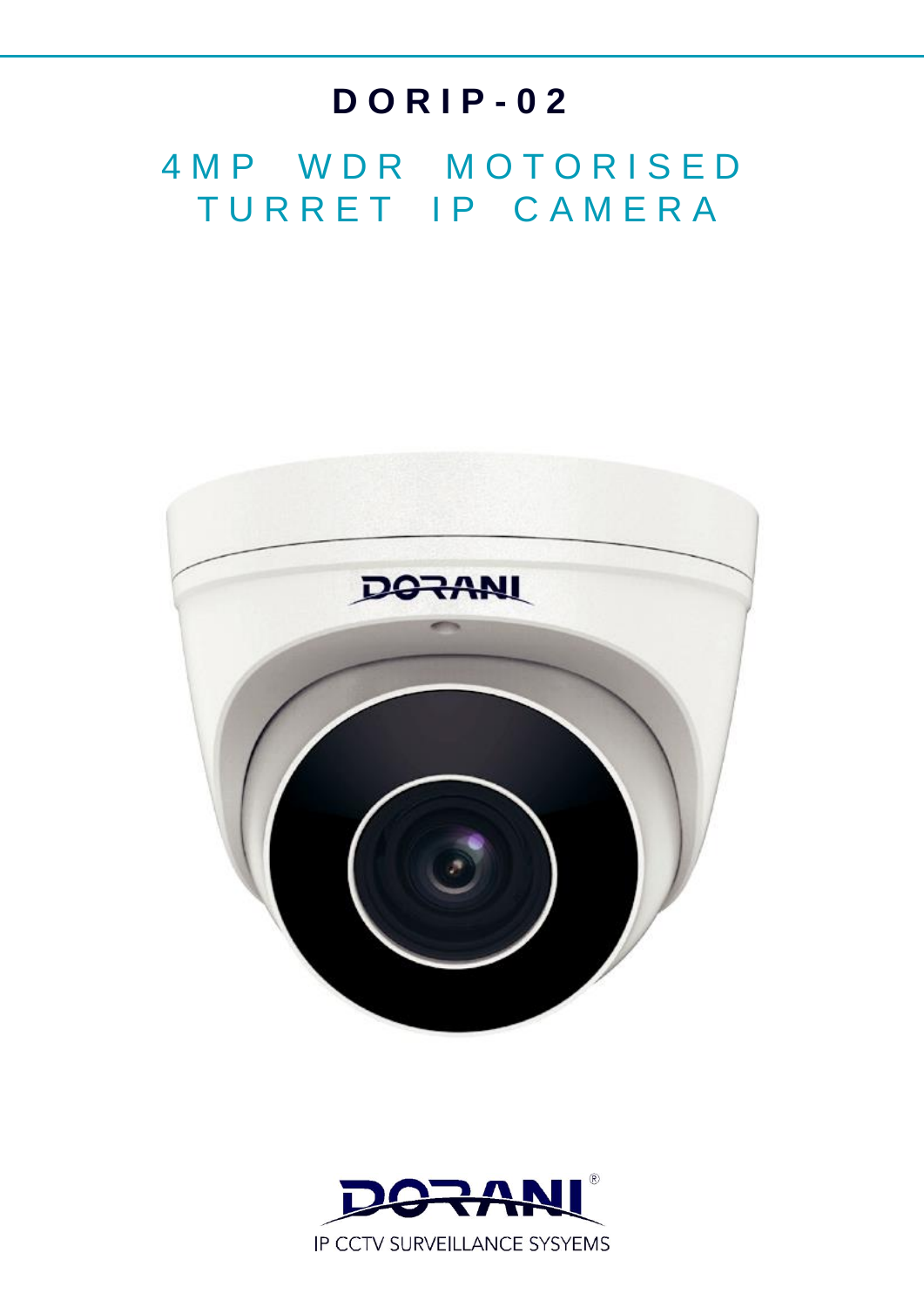## K E Y F E A T U R E S



**D O R I P - 0 2** 4 M P W D R M O T O R I S E D TURRET IP CAMERA

- 4MP 2592x1520 Resolution
- 2.8-12mm Motorised Zoom Autofocus Lens
- SmartIR up to 30 m IR
- True Day/Night with WDR for all lighting conditions
- Triple Video Streams
- In-Built Microphone
- POE & 12V Connectivity
- Multiple network viewing options (web viewer, IOS, android, push notifications
- Powerful Video Analytics such as Behavior, Exception, Identification and Statistical
- ONVIF Conformance
- IP67 Weather Resistant Housing
- 360 Degree Mounting and Adjustment
- Optional Wall Mount Available
- 2 Year Warranty
- Ultra 265 Video Compression; reduces bandwidth and storage requirements by up to 80% over H.264
- On-board storage capable with Micro SD Card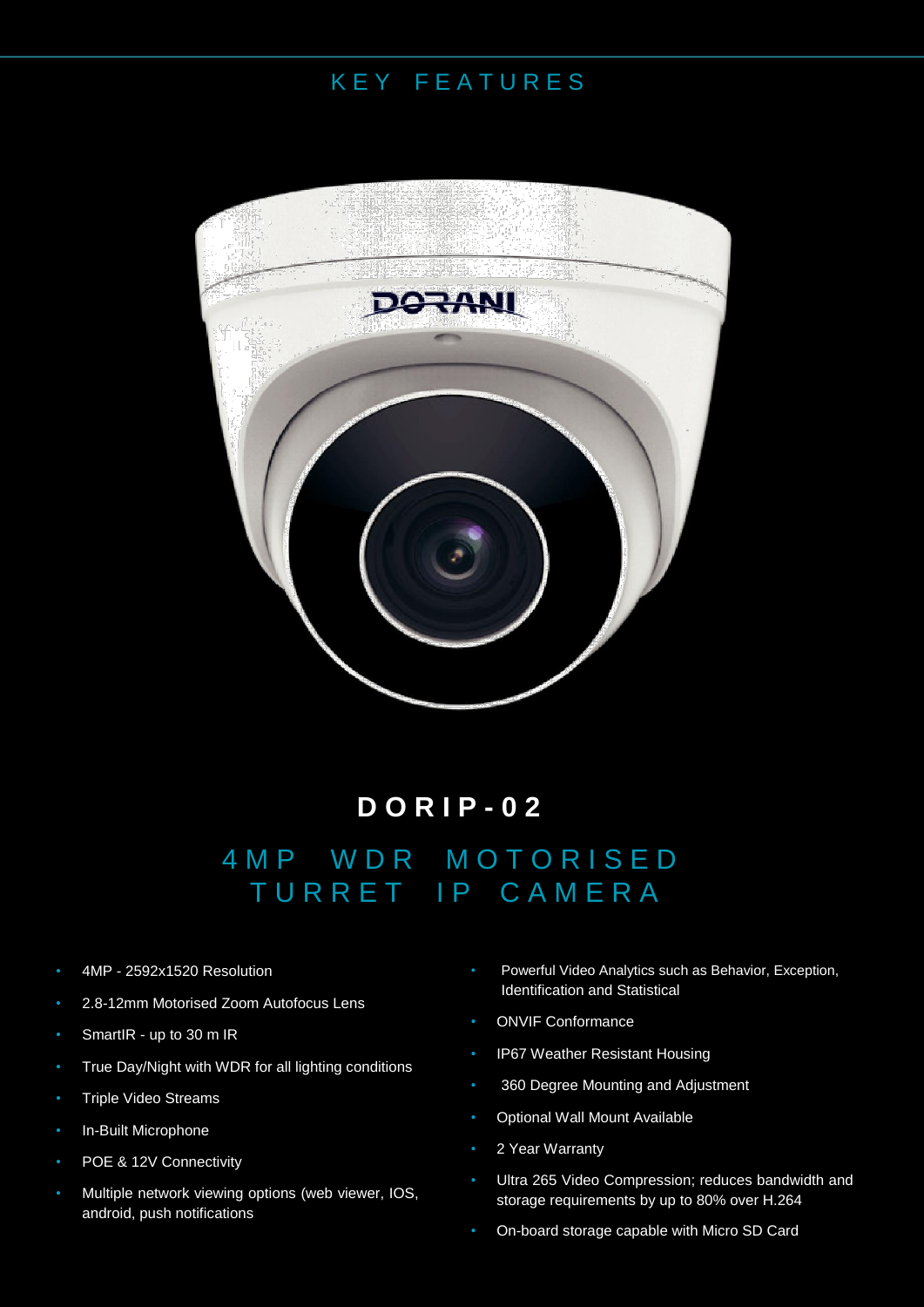## S P E C I F I C A T I O N S

| $DORIP-02$                    |                                                                                                                              |           |              |                 |             |  |
|-------------------------------|------------------------------------------------------------------------------------------------------------------------------|-----------|--------------|-----------------|-------------|--|
| Sensor                        | 1/3", progressive scan, 4.0 megapixel, CMOS                                                                                  |           |              |                 |             |  |
| Lens                          | 2.8~12 mm, AF automatic focusing and motorized zoom lens                                                                     |           |              |                 |             |  |
| <b>DORI Distance</b>          | Lens                                                                                                                         | Detect(m) | Observe(m)   | Recognize(m)    | Identify(m) |  |
|                               | 2.8 <sub>mm</sub>                                                                                                            | 63        | 25.2         | 12.6            | 6.3         |  |
|                               | 12mm                                                                                                                         | 270       | 108          | 54              | 27          |  |
| Angle of view(H)              | $91.0^{\circ} - 27^{\circ}$                                                                                                  |           |              |                 |             |  |
| Angle of View (V)             | 54.4°~13.7°                                                                                                                  |           |              |                 |             |  |
| Angle of View (O)             | 118.3°~33.2°                                                                                                                 |           |              |                 |             |  |
| Adjustment angle              | Pan: 0°~360°                                                                                                                 |           | Tilt: 0°~90° | Rotate: 0°~360° |             |  |
| Shutter                       | Auto/Manual, 1/6~1/100000 s                                                                                                  |           |              |                 |             |  |
| Minimum Illumination          | Colour: 0.01 Lux (F1.4, AGC ON)<br>0 Lux with IR                                                                             |           |              |                 |             |  |
| Day/Night                     | IR-cut filter with auto switch (ICR)                                                                                         |           |              |                 |             |  |
| Digital noise reduction       | 2D/3D DNR                                                                                                                    |           |              |                 |             |  |
| S/N                           | >52dB                                                                                                                        |           |              |                 |             |  |
| IR Range                      | Up to 30m (98 ft) IR range                                                                                                   |           |              |                 |             |  |
| Defog                         | <b>Digital Defog</b>                                                                                                         |           |              |                 |             |  |
| <b>WDR</b>                    | 120dB                                                                                                                        |           |              |                 |             |  |
| VIDEO                         |                                                                                                                              |           |              |                 |             |  |
| Video Compression             | Ultra 265, H.265, H.264, MJPEG                                                                                               |           |              |                 |             |  |
| H.264 code profile            | Baseline profile, Main Profile, High Profile                                                                                 |           |              |                 |             |  |
|                               | Main Stream:4MP (2592x1520): Max. 20 fps, 4MP (2560x1440): Max. 25 fps, 3MP (2048x1520): Max. 30 fps;                        |           |              |                 |             |  |
| Frame Rate                    | Sub Stream: 2MP (1920×1080): Max. 30 fps;                                                                                    |           |              |                 |             |  |
|                               | Third Stream:D1(720×576): Max. 30fps                                                                                         |           |              |                 |             |  |
| <b>HLC</b>                    | Supported                                                                                                                    |           |              |                 |             |  |
| <b>BLC</b>                    | Supported                                                                                                                    |           |              |                 |             |  |
| 9:16 Corridor Mode            | Supported                                                                                                                    |           |              |                 |             |  |
| <b>OSD</b>                    | Up to 8 OSDs                                                                                                                 |           |              |                 |             |  |
| Privacy Mask                  | Up to 8 areas                                                                                                                |           |              |                 |             |  |
| <b>ROI</b>                    | Up to 8 areas                                                                                                                |           |              |                 |             |  |
| <b>Motion Detection</b>       | Up to 4 areas                                                                                                                |           |              |                 |             |  |
| SMART                         |                                                                                                                              |           |              |                 |             |  |
| <b>Behavior Detection</b>     | Intrusion, cross line, motion detection                                                                                      |           |              |                 |             |  |
| Intrusion                     | Enter and loiter in a pre-defined virtual region                                                                             |           |              |                 |             |  |
| cross line                    | Cross a pre-defined virtual line                                                                                             |           |              |                 |             |  |
| motion detection              | Moving within a pre-defined virtual region                                                                                   |           |              |                 |             |  |
| Recognition                   | Face detection, Audio detection                                                                                              |           |              |                 |             |  |
| Intelligent<br>Identification | Defocus, Scene Change                                                                                                        |           |              |                 |             |  |
| <b>Statistical Analysis</b>   | People counting                                                                                                              |           |              |                 |             |  |
| <b>General Function</b>       | Watermark, IP Address Filtering, Tampering Alarm, Access Policy, ARP Protection, RTSP Authentication, User<br>Authentication |           |              |                 |             |  |